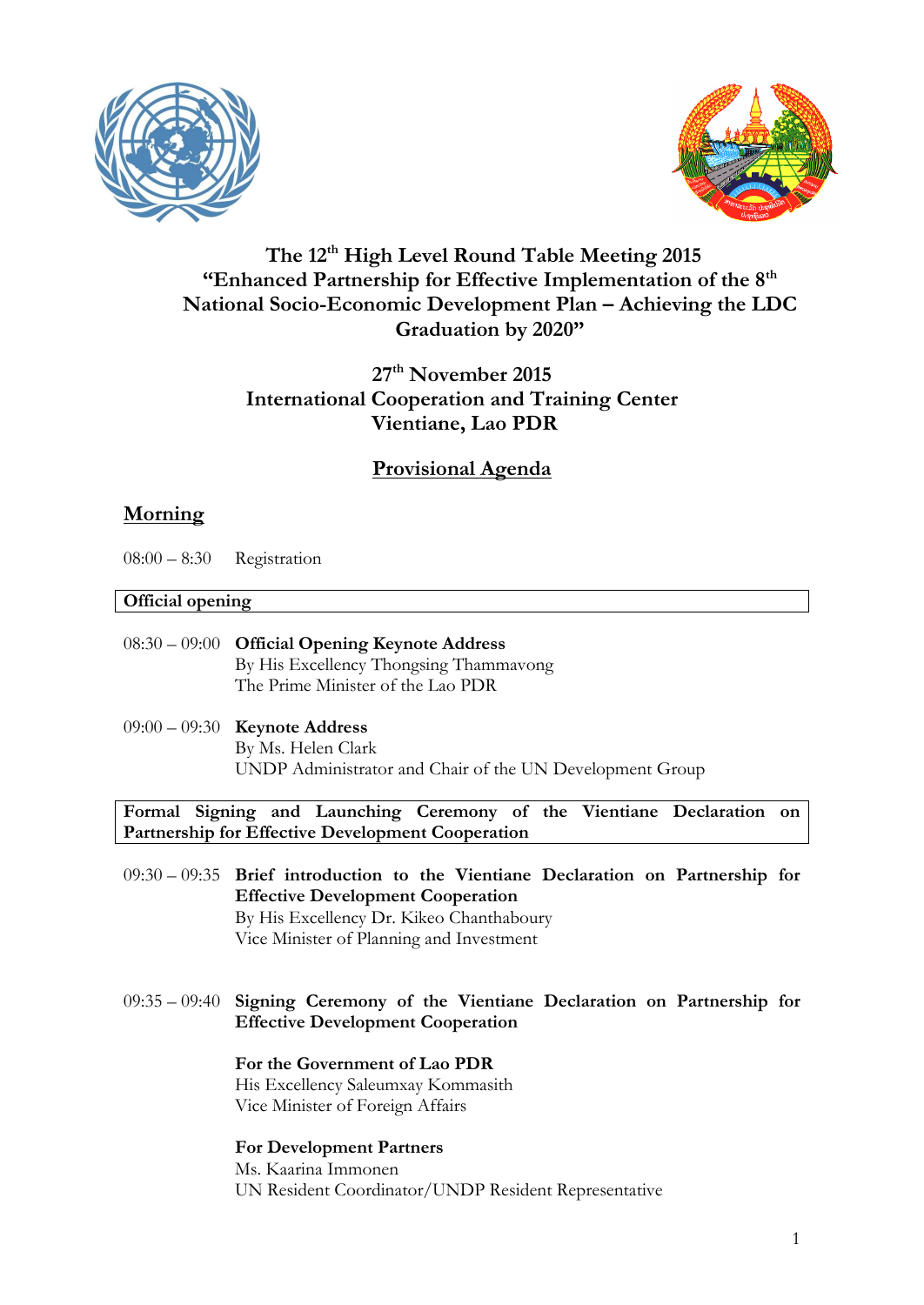09:40 – 09:50 **Remarks on Enhanced Partnership for Effective Development Cooperation** By Ms. Shamshad Akhtar, Under-Secretary-General of the United Nations and the Executive Secretary of the Economic and Social Commission for Asia and the Pacific (ESCAP).

#### **Associated Events**

09:50 – 09:55 Photo Session with the Prime Minister, Deputy Prime Minister, UNDP Administrator, the Executive Secretary of ESCAP and UNDP Director of Asia and Pacific

- 1. Ministers/Vice Ministers and Governors/Vice Governors
- 2. Head Delegations of Development Partners/Ambassadors and Heads/Deputy Heads of International Organisations
- $09:55 10:10$  Official Tour of the 12<sup>th</sup> HL RTM Development Cooperation Exhibition - Coffee Break

### **Chair of the 12th High Level Round Table Meeting**

His Excellency Thongloun SISOULITH Deputy Prime Minister of Lao PDR Minister of Foreign Affairs

## **Co-Chair of the 12th High Level Round Table Meeting**

Mr. Haoliang Xu

UN Assistant Secretary-General, UNDP Assistant Administrator and Regional Director of UNDP Bureau for Asia and the Pacific

**Session I – From the**  $7<sup>th</sup>$  **<b>NSEDP's to the 8<sup>th</sup> NSEDP's –** Achieving to the LDC **Gradation by 2020**

10:10 – 10:30 **Presentation on the 7th NSEDP's key achievements/challenges/lessons**  learnt and the 8<sup>th</sup> NSEDP's goals, priorities and implementation **measures** 

By His Excellency Somdy Douangdy Minister of Planning and Investment

#### 10:30 – 11:30 **Plenary Discussion - Focused Area I**

#### **1.1 Macro-economic management and growth**

- o Key speaker: A representative of Chair and Co-Chairs of Macro-Economic Working Group (5 minutes intervention)
- o Key speaker: A representative of Chair and Co-Chairs of Trade and Private Sector Working Group (5 minutes intervention)

#### **1.2 Balanced regional and local development and greater regional/global integration**

- o Key speaker: A representative of Chair and Co-Chairs of Infrastructure Sector Working Group (5 minutes intervention)
- o Key speaker: A representative of Chairs and Co-Chair of Governance Sector Working Group (5 minutes intervention)
- **1.3 Followed by Open Discussion (40 minutes)**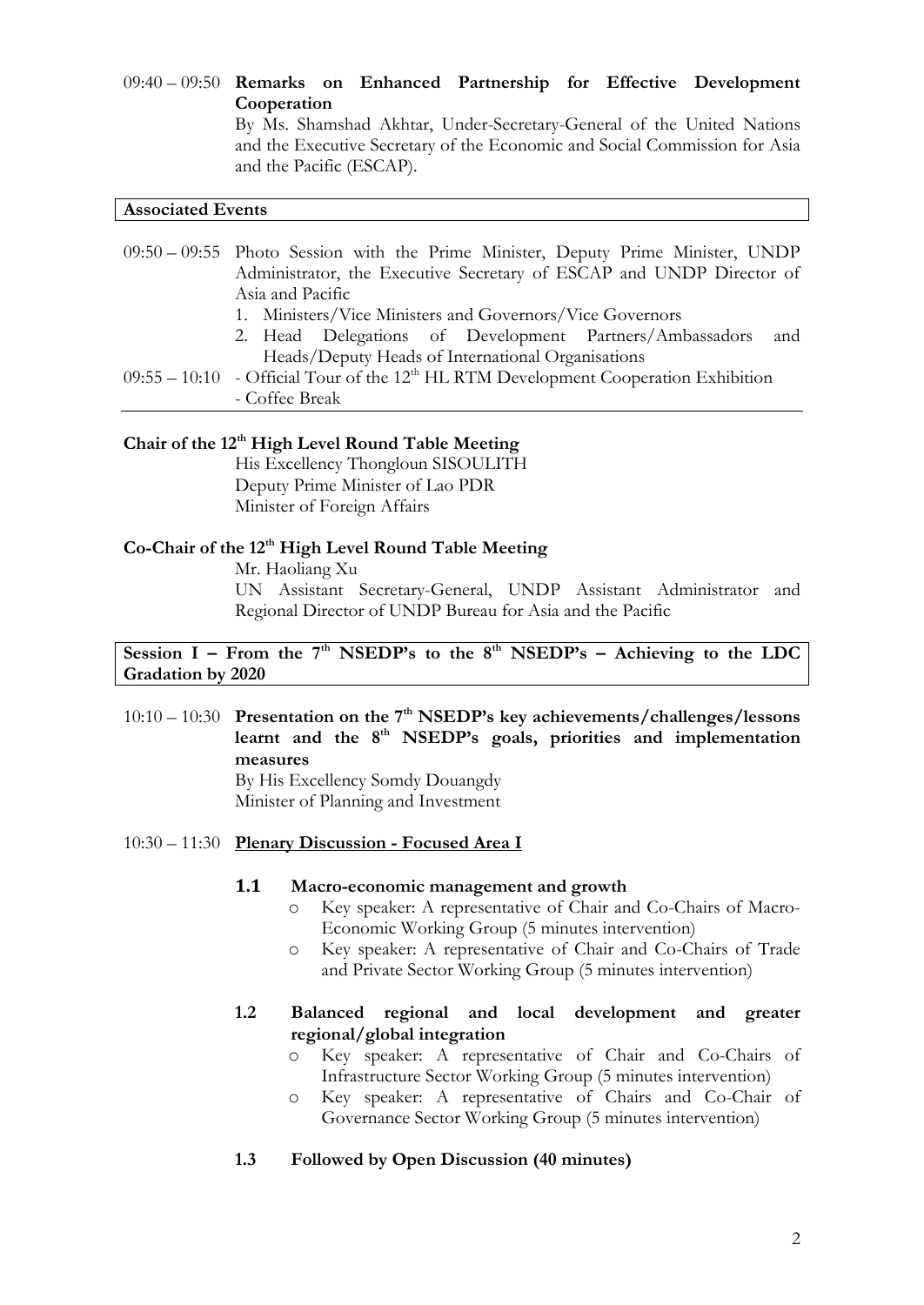### 11:30 – 12:30 **Plenary Discussion - Focused Area II**

### **2.1 The multisectoral (convergence) approach to address food and nutrition security**

- o Key speaker: A representative of Chair and Co-Chairs of Agriculture and Rural Development SWG (5 minutes intervention)
- o Key speaker: A representative of Chair and Co-Chairs of Health (5 minutes intervention) (Note – Chair of Health SW – Ministry of Health will also speak on behalf of Food and Nutrition Security Secretariat)
- **2.2 Human Development, Service delivery and social sector development**
	- o Key speaker: A representative of Chair and Co-Chair of Education SWG (5 minutes intervention)
	- o Key speaker: A representative of Chair and Co-Chairs of Illicit Drug Control SWG (5 minutes intervention)

## **2.3 Followed by Open Discussion (40 minutes)**

**12:30 – 13:30 Lunch** 

## **Afternoon**

#### **Session I - continued**

- 13:30 14:30 **Plenary Discussion - Focused area III**
	- **3.1 Environment and sustainable management of natural resources**
	- **3.2 Climate change, natural disaster preparedness and risk mitigation and agricultural production and stability**
		- o Key speaker: A representative of Chair and Co-Chair of Environment and Natural Resource Management SWG (5 minutes intervention)
		- o Key speaker: A representative of Chair and Co-Chair of UXO SWG (5 minutes intervention)

## **3.3 Followed by Open Discussion (50 minutes)**

#### **Session II – Global Partnership for the implementation of Sustainable Development Goals "SDGs"**

- 14:30 14:45 **Presentation on Global Partnership for the implementation of Sustainable Development Goals – SDGs in the context of the Development of Lao PDR**  By His Excellency Saleumxay Kommasith Vice Minister of Foreign Affairs
- 14:45 15:45 **Plenary discussion**
- 15:45 16:10 Coffee break and refreshment